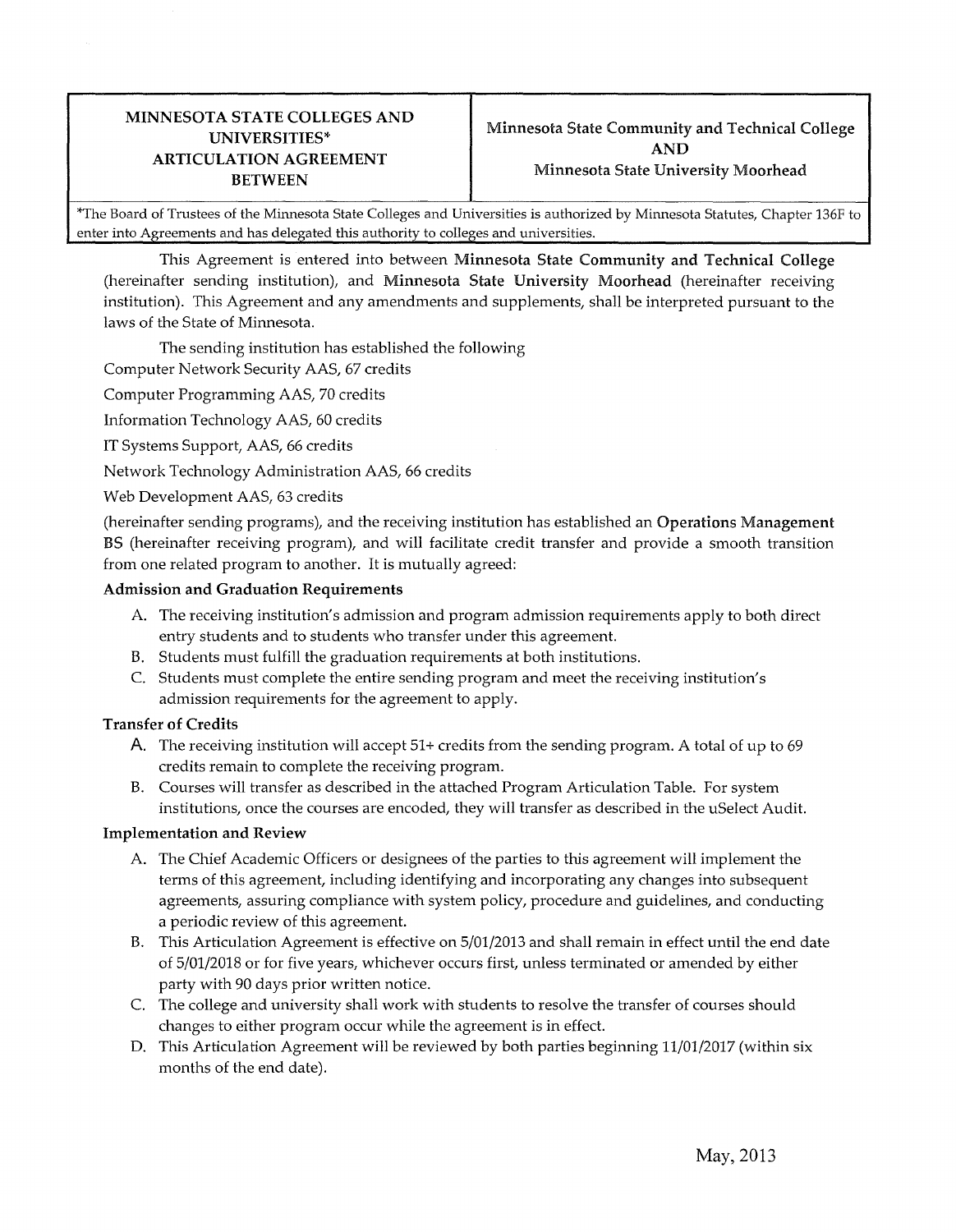E. When a student notifies the receiving institution of their intent to follow this agreement, the receiving institution will encode course waivers and substitutions.

|                                                                                                                                                                                                                                                                  |                                                                                                                                                                                                                                                                                                                           |             |                          | <b>PROGRAM ARTICULATION TABLE</b>                                                                                                                                                                                                                                                                                                                                                                                                                                                                                                                                                                                                                                                                                                                                                                                                                                                                                                                                                                                                                                                                              |                                                                          |                                                                                                                           |                     |
|------------------------------------------------------------------------------------------------------------------------------------------------------------------------------------------------------------------------------------------------------------------|---------------------------------------------------------------------------------------------------------------------------------------------------------------------------------------------------------------------------------------------------------------------------------------------------------------------------|-------------|--------------------------|----------------------------------------------------------------------------------------------------------------------------------------------------------------------------------------------------------------------------------------------------------------------------------------------------------------------------------------------------------------------------------------------------------------------------------------------------------------------------------------------------------------------------------------------------------------------------------------------------------------------------------------------------------------------------------------------------------------------------------------------------------------------------------------------------------------------------------------------------------------------------------------------------------------------------------------------------------------------------------------------------------------------------------------------------------------------------------------------------------------|--------------------------------------------------------------------------|---------------------------------------------------------------------------------------------------------------------------|---------------------|
|                                                                                                                                                                                                                                                                  |                                                                                                                                                                                                                                                                                                                           |             | <b>College (sending)</b> |                                                                                                                                                                                                                                                                                                                                                                                                                                                                                                                                                                                                                                                                                                                                                                                                                                                                                                                                                                                                                                                                                                                |                                                                          | <b>University (receiving)</b>                                                                                             |                     |
| Institution                                                                                                                                                                                                                                                      | Minnesota State Community and Technical College                                                                                                                                                                                                                                                                           |             |                          | Minnesota State University<br>Moorhead                                                                                                                                                                                                                                                                                                                                                                                                                                                                                                                                                                                                                                                                                                                                                                                                                                                                                                                                                                                                                                                                         |                                                                          |                                                                                                                           |                     |
| Program name/ Award<br>Type (e.g., AS)/ CIP<br>code (8-digit)                                                                                                                                                                                                    | Computer Network Security AAS, 67 credits 11.100301<br>Computer Programming AAS, 70 credits 11.020101<br>Information Technology AAS, 60 credits 11.010302<br>IT Systems Support, AAS, 66 credits 11.100602<br>Network Technology Administration AAS, 66 credits<br>11.090101<br>Web Development AAS, 63 credits 11.080101 |             |                          | Operations Management, BS, 120<br>credits, 52.020500                                                                                                                                                                                                                                                                                                                                                                                                                                                                                                                                                                                                                                                                                                                                                                                                                                                                                                                                                                                                                                                           |                                                                          |                                                                                                                           |                     |
| Aware Type (e.g., AS)                                                                                                                                                                                                                                            | AAS                                                                                                                                                                                                                                                                                                                       |             |                          |                                                                                                                                                                                                                                                                                                                                                                                                                                                                                                                                                                                                                                                                                                                                                                                                                                                                                                                                                                                                                                                                                                                | <b>BS</b>                                                                |                                                                                                                           |                     |
| Credit Length                                                                                                                                                                                                                                                    | 60-70                                                                                                                                                                                                                                                                                                                     |             |                          |                                                                                                                                                                                                                                                                                                                                                                                                                                                                                                                                                                                                                                                                                                                                                                                                                                                                                                                                                                                                                                                                                                                | 120                                                                      |                                                                                                                           |                     |
| CIP code (6-digit)                                                                                                                                                                                                                                               |                                                                                                                                                                                                                                                                                                                           |             |                          |                                                                                                                                                                                                                                                                                                                                                                                                                                                                                                                                                                                                                                                                                                                                                                                                                                                                                                                                                                                                                                                                                                                | 52.020500                                                                |                                                                                                                           |                     |
| Describe program<br>admission<br>requirements (if any)                                                                                                                                                                                                           |                                                                                                                                                                                                                                                                                                                           |             |                          |                                                                                                                                                                                                                                                                                                                                                                                                                                                                                                                                                                                                                                                                                                                                                                                                                                                                                                                                                                                                                                                                                                                | prescribed by program's<br>accrediting board, The<br>Engineering (ATMAE) | AAS, AS, or Diploma with 30+<br>prescribed technical credits, as<br>Association of Technology,<br>Management, and Applied |                     |
| List all required courses in both academic programs.<br>۰<br>۰<br>For restricted or unrestricted electives, list number of credits.<br>۰<br>۰<br>$\bullet$<br>elective or unrestricted elective, leave the cell blank.                                           |                                                                                                                                                                                                                                                                                                                           |             |                          | <b>Instructions</b><br>MnTC goal areas transfer to the receiving institution according to the goal areas designated by the sending institution.<br>Do not indicate a goal area for general education courses that are not part of the MnTC.<br>Credits applied: the receiving institution course credit amount may be more or less than the sending institution credit<br>amount. Enter the number of credits that the receiving institution will apply toward degree completion.<br>Show equivalent university-college courses on the same row to ensure accurate DARS encoding.<br>Equiv/Sub/Way column: If a course is to be encoded as equivalent, enter Equiv. If a course is to be accepted by the<br>university as a "substitution" only for the purposes of this agreement, enter Sub. If a course requirement is waived by<br>the receiving institution, enter Wav. If a course is to be accepted by the university as a MnTC goal area, restricted<br>(To add rows, place cursor outside of the end of a row and press enter.)<br><b>SECTION A - Minnesota Transfer Curriculum-General Education</b> |                                                                          |                                                                                                                           |                     |
|                                                                                                                                                                                                                                                                  | College (sending)                                                                                                                                                                                                                                                                                                         |             |                          |                                                                                                                                                                                                                                                                                                                                                                                                                                                                                                                                                                                                                                                                                                                                                                                                                                                                                                                                                                                                                                                                                                                | MSUM University (receiving)                                              |                                                                                                                           |                     |
| course prefix, number and name<br>(The following courses are requirements of the BS<br>degree, but may not be required of the diploma or<br>associate's programs. Students are encouraged to<br>take these courses within their AS, AAS, or Diploma<br>program.) |                                                                                                                                                                                                                                                                                                                           | $Goal(s)^1$ | Credits                  | course prefix, number and name                                                                                                                                                                                                                                                                                                                                                                                                                                                                                                                                                                                                                                                                                                                                                                                                                                                                                                                                                                                                                                                                                 | $Goal(s)^1$                                                              | Credits<br>Applied                                                                                                        | Equiv<br>Sub<br>Wav |
| Minnesota Transfer Curriculum-General Education<br>General Education Requirement*                                                                                                                                                                                |                                                                                                                                                                                                                                                                                                                           | $1 - 10$    | $15+$                    | <b>MNTC General Education courses</b>                                                                                                                                                                                                                                                                                                                                                                                                                                                                                                                                                                                                                                                                                                                                                                                                                                                                                                                                                                                                                                                                          | $1 - 10$                                                                 | $15+$                                                                                                                     | Equiv               |
|                                                                                                                                                                                                                                                                  |                                                                                                                                                                                                                                                                                                                           |             |                          |                                                                                                                                                                                                                                                                                                                                                                                                                                                                                                                                                                                                                                                                                                                                                                                                                                                                                                                                                                                                                                                                                                                |                                                                          |                                                                                                                           | Or                  |

 $^{\rm 1}$  MnTC goal areas transfer to the receiving MnSCU college/university according to the goal areas designated by the sending college/university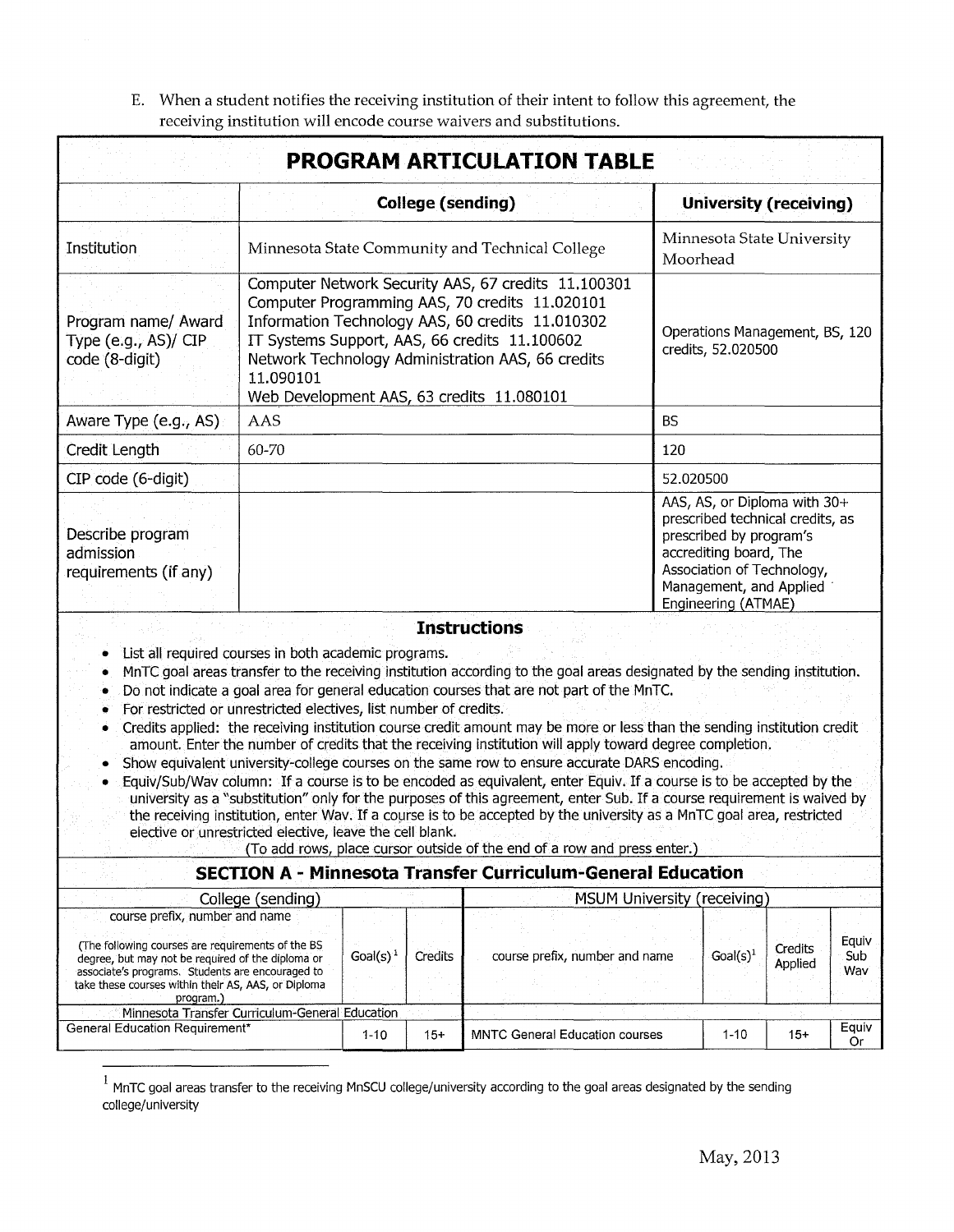| Students must select from at least three (3) of                                                                                                                                                         |          |                                                                                                 |       | Sub            |
|---------------------------------------------------------------------------------------------------------------------------------------------------------------------------------------------------------|----------|-------------------------------------------------------------------------------------------------|-------|----------------|
| the (10) goal areas of the MNTC<br><b>MnTC/General Education Total</b>                                                                                                                                  | $15+$    |                                                                                                 |       |                |
| Special Notes, if any:*Students should work with their advisor at MSCTC and also MSU Moorhead to choose best                                                                                            |          |                                                                                                 |       |                |
| general education courses to take at MSCTC. MSUM will accept other MnTC credits within the AAS and will transfer the                                                                                    |          |                                                                                                 |       |                |
| same number of credits and goal areas Minnesota State Community and Technical College awards.                                                                                                           |          |                                                                                                 |       |                |
|                                                                                                                                                                                                         |          |                                                                                                 |       |                |
| ** If students takes equivalencies of these courses at Minnesota State Community and Technical College, fewer                                                                                           |          |                                                                                                 |       |                |
| MNTC credits will be required in MSU - Moorhead's program:                                                                                                                                              |          |                                                                                                 |       |                |
| CHEM 1110 - Aspects of Chemistry I is equivalent to MSUM CHEM 150 and 150L General Chemistry (Goal 3)                                                                                                   |          |                                                                                                 |       |                |
| ECON 1160 - Principles of Economics: Microeconomics is equivalent to MSUM ECON 202 Principles of Economics I: Micro (Goal 5)                                                                            |          |                                                                                                 |       |                |
| MATH 1100 - College Algebra is equivalent to MSUM MATH 127 College Algebra (Goal 4)                                                                                                                     |          |                                                                                                 |       |                |
| MATH 2210 - General Statistics is equivalent to MSUM MATH 234 Introduction to Probability and Statistics (Goal 4)                                                                                       |          |                                                                                                 |       |                |
| PHYS 1001 - Physics Concepts is equivalent to MSUM PHYS 160 and 160L College Physics I (Goal 3)                                                                                                         |          |                                                                                                 |       |                |
|                                                                                                                                                                                                         |          |                                                                                                 |       |                |
|                                                                                                                                                                                                         |          | SECTION B - Major, Emphasis, Restricted and Unrestricted Electives or Other                     |       |                |
| (pre-requisite courses, required core courses, required courses in an emphasis, or electives (restricted or general) within the major). Restricted                                                      |          |                                                                                                 |       |                |
| electives (in Major) fulfill a specific requirement within a major. Example A: "Chose two of the following three courses;" Example B: A                                                                 |          |                                                                                                 |       |                |
| Biology degree may require 40 science credits (20 credits of required courses + 20 credits of listed related courses, such as botany, genetics,                                                         |          |                                                                                                 |       |                |
| sociobiology, etc. which students can select).                                                                                                                                                          |          |                                                                                                 |       |                |
| Major, Emphasis, Restricted, Unrestricted Electives or Other Courses                                                                                                                                    |          |                                                                                                 |       |                |
| Technical credits as prescribed in program                                                                                                                                                              |          |                                                                                                 |       |                |
| Computer Network Security AAS, (52 cr)                                                                                                                                                                  |          | Technical Credits as prescribed in the                                                          | 30    |                |
| Computer Programming AAS, (45 cr)                                                                                                                                                                       |          | program                                                                                         |       |                |
| Information Technology AAS, (36 cr)                                                                                                                                                                     |          |                                                                                                 | Up to |                |
| IT Systems Support, AAS, (45 cr)                                                                                                                                                                        |          | Additional credits up to 18 will be applied as                                                  | 18    |                |
| Network Technology Administration AAS, (48 cr)                                                                                                                                                          |          | unrestricted elective credits                                                                   |       |                |
| Web Development AAS, (42 cr)<br>Electives                                                                                                                                                               |          |                                                                                                 |       |                |
|                                                                                                                                                                                                         | $0 - 10$ | Not applicable                                                                                  | 0     |                |
|                                                                                                                                                                                                         |          |                                                                                                 |       |                |
| <b>Major, Emphasis, Unrestricted Electives Total</b>                                                                                                                                                    | $*36 -$  | <b>Total College Credits Applied</b>                                                            | $51+$ |                |
|                                                                                                                                                                                                         | 52       | (sum of sections A and B)                                                                       |       |                |
| Special Notes, if any: *No more than 48 technical credits will be applies as elective credit. If the program doesn't have that many<br>technical credits, that lower number of credits will be applied. |          |                                                                                                 |       |                |
|                                                                                                                                                                                                         |          |                                                                                                 |       |                |
|                                                                                                                                                                                                         |          | <b>SECTION C - Remaining University (receiving) Requirements</b>                                |       |                |
|                                                                                                                                                                                                         |          | course prefix, number and name                                                                  |       | Credits        |
|                                                                                                                                                                                                         |          | ACCT 230 Principles of Accounting I (3)                                                         |       | 3              |
|                                                                                                                                                                                                         |          | ENGL 387 Technical Report Writing (4)                                                           |       | $\overline{4}$ |
|                                                                                                                                                                                                         |          | MGMT 360 Principles of Management (3)                                                           |       | 3              |
|                                                                                                                                                                                                         |          | TECH 380 Methods Improvement (3)                                                                |       | 3              |
|                                                                                                                                                                                                         |          | TECH 383 Cost Analysis (3)                                                                      |       | 3              |
|                                                                                                                                                                                                         |          | TECH 385 Process Leadership (3)                                                                 |       | 3              |
|                                                                                                                                                                                                         |          | TECH 394 Computer Applications for Technologists (4)                                            |       | 4              |
|                                                                                                                                                                                                         |          | TECH 428 Project Management (3)                                                                 |       | 3              |
|                                                                                                                                                                                                         |          | **TECH 469 Internship (3-12)                                                                    |       | 3              |
|                                                                                                                                                                                                         |          | TECH 482 Quality Planning and Implementation (3)                                                |       | 3              |
|                                                                                                                                                                                                         |          | TECH 485 Production and Inventory Management (3)<br>TECH 493 Occupational Safety and Health (3) |       | 3<br>3         |
|                                                                                                                                                                                                         |          | *MNTC remaining in Gen Ed goal areas and credits                                                |       | 27             |
|                                                                                                                                                                                                         |          | Electives                                                                                       |       | $0 - 4$        |
|                                                                                                                                                                                                         |          | <b>Total Remaining University Credits</b>                                                       |       | 65-69          |
| <b>Special Notes, if any:</b>                                                                                                                                                                           |          |                                                                                                 |       |                |
| *The General Education courses listed below are required for the Operations Management BS degree. Equivalent courses can                                                                                |          |                                                                                                 |       |                |
| be taken at Minnesota State Community and Technical College (see Section A Notes).                                                                                                                      |          |                                                                                                 |       |                |
| Students only need to select two science courses (one course must include a lab and the other must include a lab like                                                                                   |          |                                                                                                 |       |                |
| experience), one course must be from Chemistry and the other from Physics.                                                                                                                              |          |                                                                                                 |       |                |
| Choose one Chemistry course from the following:                                                                                                                                                         |          |                                                                                                 |       |                |
| CHEM 102 Environmental Chemistry (3) OR<br>CHEM 105 Crime Scene Science (3) OR                                                                                                                          |          |                                                                                                 |       |                |

CHEM 110L Fundamentals of Chemist\_!}' Lab (1) OR